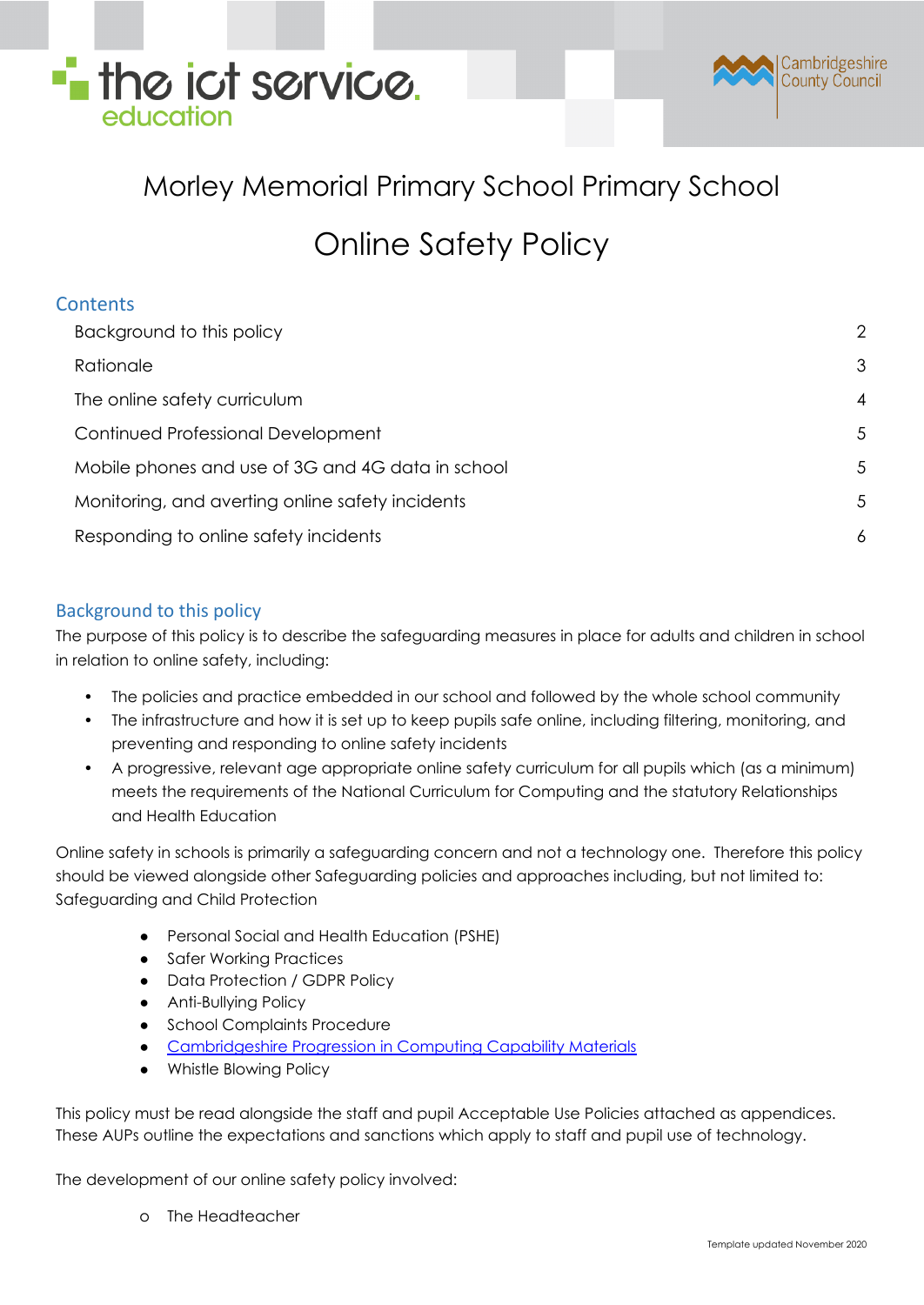## **The ict service.**



educations of the Safeguarding Lead

- o The Computing Subject Leader
- o Cambridgeshire Local Authority Advisor (Cambridgeshire Education ICT Service)
- o The governor responsible for Safeguarding

It was presented to the governing body on and ratified on 8.7.2021 and will be formally reviewed in *3 years*

- This policy may also be partly reviewed and / or adapted in response to specific online safety incidents or developments in the school's use of technology. It has been shared with all staff via email and a staff meeting and is readily available on the school network and website, and has also been made available to parents.
- All staff must be familiar with this policy and all staff and pupils must sign the relevant Acceptable Use Policy before being allowed to access school's systems (see appendices). As Online safety is an important part of our school's approach to safeguarding, all staff have a shared responsibility to ensure that the policy and practices are embedded. This will be monitored by the Headteacher, the Designated Safeguarding Lead and governors as appropriate.

### <span id="page-1-0"></span>Rationale

At Morley Memorial Primary School we believe that the use of technology in schools brings great benefits. To live, learn and work successfully in an increasingly complex and information-rich society, our children must be able to use technology effectively.

The use of these exciting and innovative technology tools in school and at home has been shown to support learning and promote pupil achievement. Yet at the same time, we recognise that the misuse of technology can put young people at risk within and outside the school.

The risks they may face can broadly be categorised into the '3 C's' **Contact**, **Content** and **Conduct** (Livingston and Haddon) and may include:

- Access to harmful, illegal or otherwise unsuitable content including gaming, gambling sites, sexually explicit material and websites with extremist ideologies and images
- Unauthorised access to / loss of / sharing of personal information
- The risk of being subject to grooming by those with whom they make contact on the internet, including the sharing of Self-Generated Indecent Images
- The sharing / distribution of personal images without an individual's consent or knowledge
- Inappropriate communication / contact with others
- Cyber-bullying
- An inability to evaluate the quality, accuracy and relevance of information on the internet
- Plagiarism and copyright infringement
- Illegal downloading or streaming of music or video files
- The potential for excessive use which may impact on the social and emotional development and learning of the young person.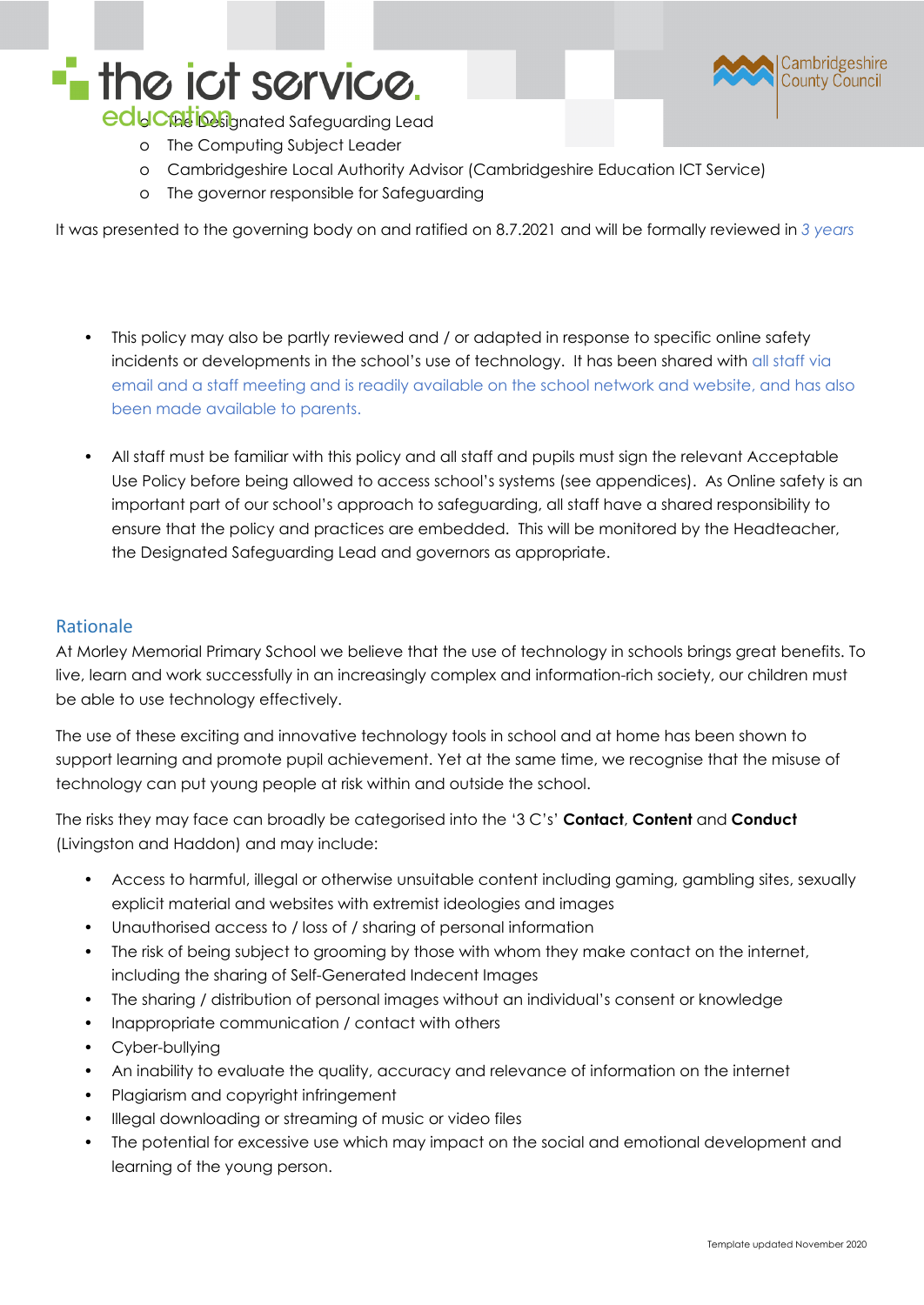# **T** the ict service.



While **Chidlen Cald Poing** people need support to keep them safe online, the risk of technology are not restricted to just them. Online safety issues can also affect Gaons who work or associated with the school and this will be referenced in more detail later in this policy.

Technologies regularly used by pupils and staff include

Staff:

- Staff laptops / iPads / Chromebooks / desktops staff devices can also be used at home in accordance with the staff AUP, particularly with regard to GDPR.
- Staff / some staff have access to school systems beyond the school building (e.g. MIS systems, cloud platforms e.g. Microsoft 365 or Google Workspace).
- Class cameras and other peripherals such as visualisers and Interactive Whiteboards
- Staff level internet access

#### Pupils:

- **●** Curriculum laptops / Chromebooks / desktops including filtered access to the Internet and pupil level access to areas of the school network
- **●** Cameras and peripherals including programming resources such as raspberry pis
- **●** Cloud platforms / online tools providing pupils with access within and beyond the school gates

Where the school changes the use of existing technology or introduces new technologies which may pose risks to pupils' safety, a risk assessment will be completed to show how the risk is being mitigated and reduced to an acceptable level.

### <span id="page-2-0"></span>The online safety curriculum

When using online technologies, it is essential that children understand how to behave in a safe and responsible manner and also how to react when faced with inappropriate content or situations which make them feel uncomfortable. The need for a progressive, age appropriate online safety curriculum is clearly documented in the National Curriculum for [Computing](https://www.gov.uk/government/publications/national-curriculum-in-england-computing-programmes-of-study) (England) and the statutory [Relationship](https://www.gov.uk/government/publications/relationships-education-relationships-and-sex-education-rse-and-health-education) and Health [Education.](https://www.gov.uk/government/publications/relationships-education-relationships-and-sex-education-rse-and-health-education)

At Morley Memorial Primary School we believe that a comprehensive programme of online safety education is vital for developing our pupils' ability to use technologies safely. We believe that just as children learn how to swim by going to a swimming pool so they will learn safe life-long online behaviours by accessing and using a range of online services including the World Wide Web.

Our online safety curriculum is based on the [Cambridgeshire](https://theictservice.org.uk/primary-computing-curriculum/) Progression in Computing Capability Materials, and the [Cambridgeshire](http://pshecambridgeshire.org.uk/website) PSHE Service Primary Personal Development Programme, with reference to UKCIS's Education for a [Connected](https://www.gov.uk/government/publications/education-for-a-connected-world) World

This is achieved using a combination of:

Discrete and embedded activities drawn from a selection of appropriate materials and is linked to demonstrating safe practice in our online learning platform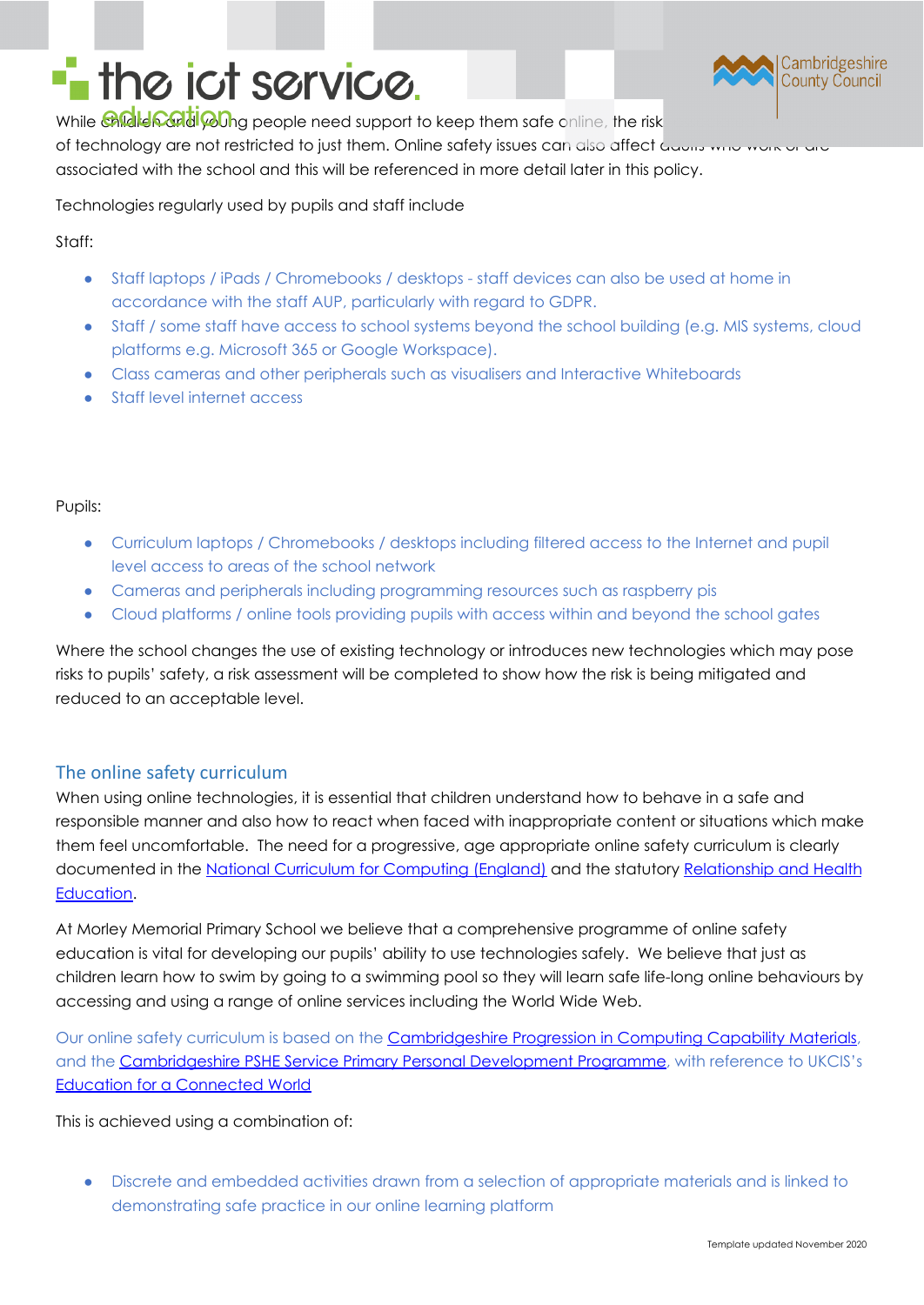## **The ict service.**



- **Gous antight safety** messages are delivered and reinforced through cross curricular opportunities such a as emailing, researching, blogging and communicating in appropriate on the environments
- Focus events to raise the profile of online safety for our pupils and school community
- A flexible curriculum which is able to respond to new challenges as they arise.

### <span id="page-3-0"></span>Continued Professional Development

Staff at Morley Memorial Primary School receive up-to-date information and training on online safety in the form of staff meetings and updates from the school's online safety and Designated Safeguarding Leads, as well as training from external providers where appropriate.

Nominated members of staff receive more in-depth online safety training to support them in keeping up to date and reviewing the school's approach, policies and practice.

New staff receive information on the school's acceptable use policy as part of their induction, including advice on Protecting their Professional Reputation Online.

All staff have been made aware of individual responsibilities relating to the safeguarding of children within the context of online safety and know what to do in the event of misuse of technology by any member of the school community.

### <span id="page-3-1"></span>Mobile phones and use of 3G and 4G data in school

Pupils who bring a mobile phone into school are required switch in off and to place the phone in the class phone box at the beginning or the day. The box is then stored in the school office and collected at the end of the school day, with devices then being collected by pupils. Mobile phones are not required for the activities undertaken during the learning day and therefore access to them is limited.

Pupils have no access to school wifi via a personal device such as a mobile phone.

### <span id="page-3-2"></span>Monitoring, and averting online safety incidents

The school keeps children safe when using online technologies through a combination of online safety education, filtering and monitoring children's online activity and reporting incidents, including following Safeguarding procedures where appropriate.

The school's technology infrastructure is designed to minimise the risks associated with adult and pupil use of technology. This is provided and maintained The ICT Service on behalf of the local authority. Safeguards built into the school's infrastructure include:

- Secure, private EastNet internet connection to each school with a direct link to the National Education Network.
- Managed firewalling running Unified threat management (UTM) that provides restrictions on download of software, apps and file types from known compromised sites.
- Foundation DDoS mitigation service, security analysts carefully monitor the patterns of traffic across the network.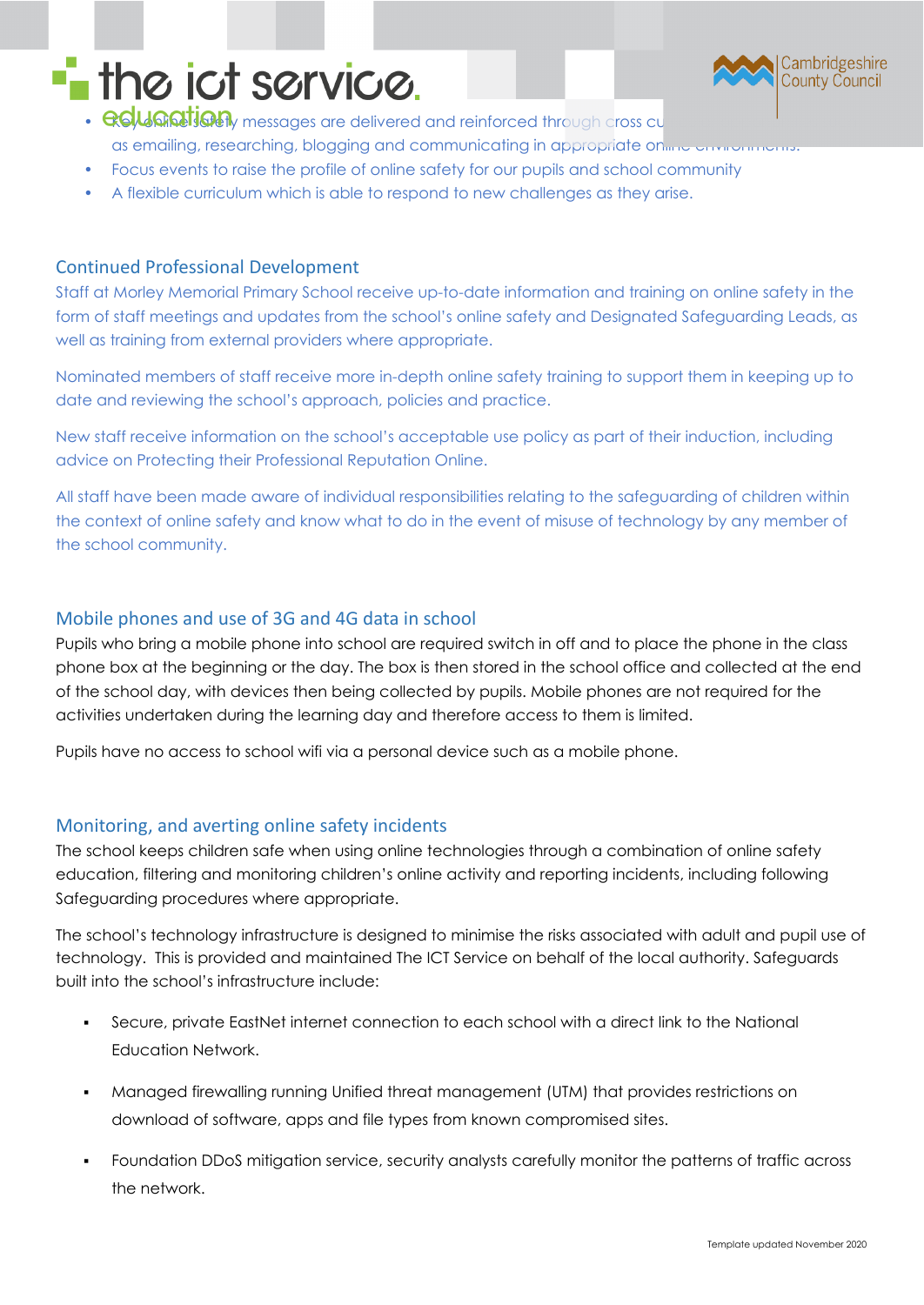



- education<br>Financed web filtering provided to all EastNet sites as standard.
- Optional SSL decryption available on web traffic to allow for greater visibility of sites being accessed and requested.
- Antivirus package provided as part of EastNet Connection.

Staff also monitor pupils' use of technology and, specifically, their activity online. This is achieved through a combination of:

- Appropriate levels of supervision when pupils are using online technologies
- Auto-generated alerts which flag up activity in specific safeguarding categories which may raise child protection concerns
- Use of additional reporting tools to monitor and investigate pupil use of the internet

Staff use of the schools' internet can also be monitored and investigated where needed.

A system of staff and pupil passwords is in place to enable appropriate access to the school network.

- All members of staff have individual, password protected logins to the school network / cloud service / MIS systems.
- Visitors to the school can access part of the school systems using a generic visitor login and password.
- The wireless network is encrypted to the standards advised by the Local Authority and the wireless key is kept securely by the school office.
- School staff and pupils are not permitted to connect personal devices to the school's wireless network and a guest wireless key is issued to visitors on a case by case basis.

Whilst we recognise that it is impossible to totally eliminate the risks associated with the use of technology, these safeguards are in place to help minimise these risks to an acceptable level.

#### <span id="page-4-0"></span>Responding to online safety incidents

It is important that all members of staff – teaching and non-teaching – are aware of how to respond if an online safety incident occurs or they suspect a child is at risk through their use of technology.

• Staff responses to online safety incidents must be consistent with responses to other incidents in school. This may mean that serious actions have to be taken in some circumstances.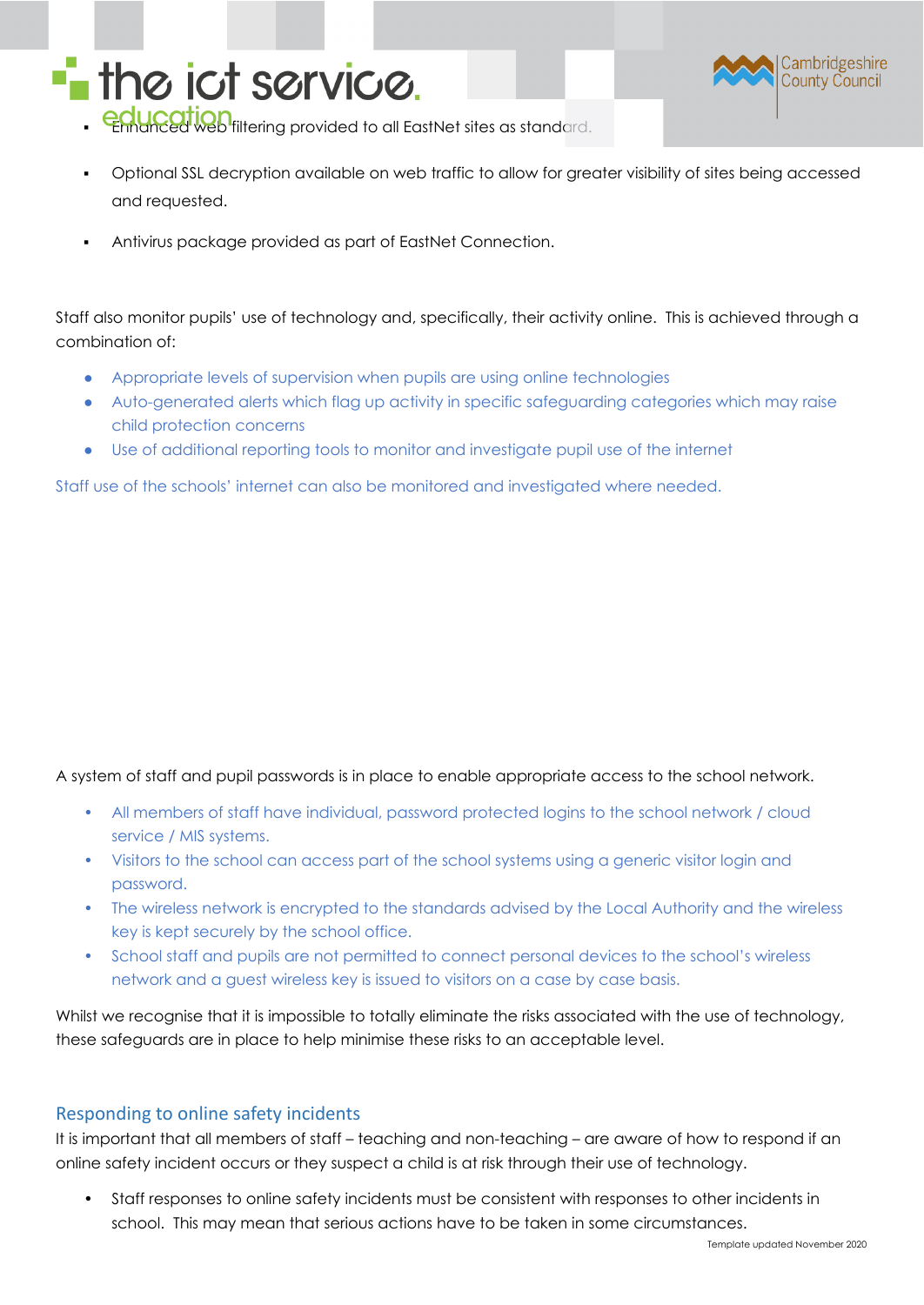

# **T** the ict service.

• GCNGFEGETY incident occurs, Morley Memorial Primary School will foll for responding including internal sanctions and involvement of parents (this may include the deactivation of accounts, restricted access to systems as per the school's AUPs or reporting incidents to the police and other authorities– see appendix).

In addition, the Education and Inspections Act 2006 empowers headteachers to such extent as is reasonable, to regulate the behaviour of pupils when they are off the school site and empowers members of staff to impose disciplinary penalties for inappropriate behaviour. This is pertinent to incidents of cyber-bullying, or other online safety incidents which may take place outside of the school but has an impact within the school community.

• With this in mind, the headteacher may decide to apply the sanctions and / or procedures in the relevant AUP to incidents which occur outside of schools if s/he deems it appropriate.

The Education Act 2011 gives school staff the powers, in some circumstances, to search personal digital devices and decide whether or not to delete data or files if the person thinks there is good reason to do so.

However, there is a risk that this could conflict with guidance about dealing with incidents where a child may be at risk where it may be inadvisable to delete, save or share content. The school will always seek to resolve areas of concern in line with safeguarding procedures, and with parents where appropriate, before taking any further action.

NB: In our school, the likelihood of these types of instances occurring are already reduced as we don't allow *pupils to use personal devices in school.*

Where the school suspects that an incident may constitute a Safeguarding issue, the usual Safeguarding procedures will be followed. This process is illustrated in the diagram below.

### You come across a child protection concern involving technology ...